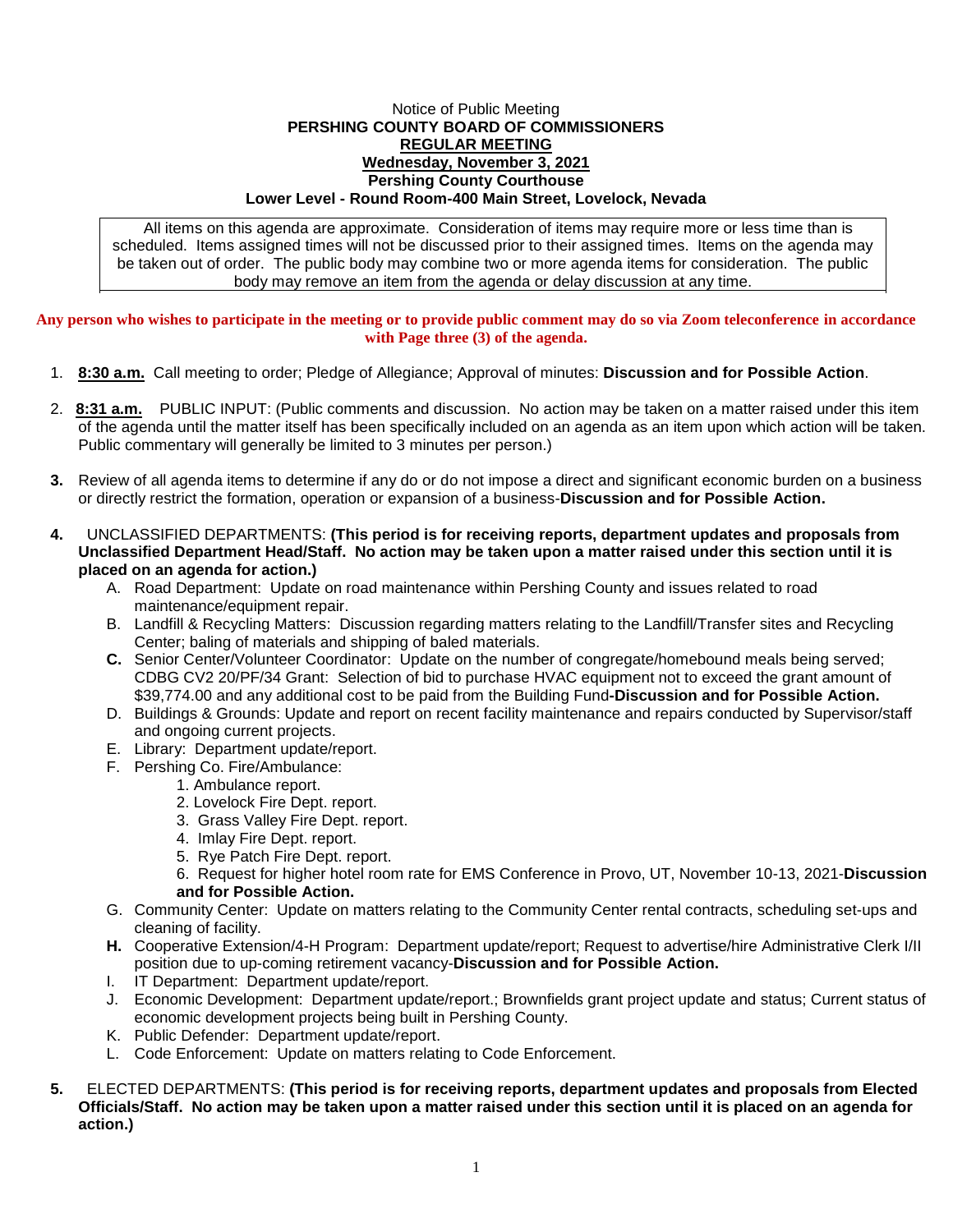- **A.** Lacey Donaldson, Clerk-Treasurer: Department update/report; Approval of corrections/changes to the Tax Roll-**Discussion and for Possible Action.**
- B. Rene Childs, Auditor-Recorder: Department update/report.
- C. Laureen Basso-Cerini, Assessor: Department update/report.
- D. Bryce Shields, District Attorney: Department update/report.
- E. Judge Karen Stephens, Justice Court: Department update/report.
- F. Jerry Allen, Sheriff: Update/report on matters relating to the Pershing County Sheriff's Office.
- 6. Proclamations and Awards: **Discussion and for Possible Action** (The Pershing County Board of Commissioners may make a Proclamation or present a service or other award on behalf of the County**) Years of Service Certificate/Pin**-Kevin Machado-15 Years.
- 7. **9:40 a.m.** Public Hearing on proposed Ordinance #350, amending Chapter 13.06, Title Thirteen, of the Pershing County Code by providing that waste generating entities shall be determined by "Classification" and that all classifications in Lovelock shall be charged a multiplier of a base rate of \$12.00 each month, while classifications in the unincorporated areas of Pershing County shall be charged a multiplier of a base rate of \$13.00 each month, effective July 1, 2022; Review of Resolution No. 21-0607 and possible amendment of multiplying factors and/or classifications-**Discussion and for Possible Action.**
- 8. Derby Field Airport: Update on matters relating to the Derby Field Airport.
- 9. **10:00 a.m.** PLANNING & BUILDING DEPARTMENT/IMLAY WATER SYSTEM MATTERS/PERSHING ELECTRICAL:
	- A. Department written update/report.
		- B. Submittal of Monthly Building Permits/fees collected.
		- C. Submittal of Monthly Business License applications and fees collected.
		- D. Submittal of Monthly Water Report/fees collected from the Imlay Water System.
		- E. Discuss existing goals of the Pershing County Master Plan and development code with Stantec Engineering consultant Cynthia Albright and modification if necessary-**Discussion and for Possible Action.**
- 10. Update from Emergency Management relating to the COVID-19; List of proposed projects, prioritizing and changing/amending the projects for allocation of the Covid-19 American Rescue Plan funding for Pershing County in the amount of \$1,306,252.00-**Discussion and for Possible Action.**
- 11. Litigation Meeting.
- 12. Report from Legal Counsel.
- 13. Report from Administrative Assistant/HR Rep.-County Commissioner's Office.
- 14. Items for future agendas-**Discussion and for Possible Action.**
- 15. Correspondence.
- 16. Board Member reports of meetings attended/Board Liaison reports of meetings attended. (Nevada Works, Safety, Hospital Board, Emergency Management, Cemetery, Recreation Board, WNDD, Pe. Co. Economic Dev./, Community Center, Airport Advisory Board; Museum Advisory Board, Library Board, Senior Center Advisory Board, Central Nevada Water Authority, Planning Board, Broadband Advisory Board, 911 Committee, Solid Waste Management Recycling Advisory Board, Pe. Co. Volunteer Advisory Board, T. V. Board, Frontier Coalition, Humboldt River Water Basin Authority.)
- 17. PUBLIC INPUT: (Public comments and discussion. No action may be taken on a matter raised under this item of the agenda until the matter itself has been specifically included on an agenda as an item upon which action will be taken. Public commentary will generally be limited to 3 minutes per person.)
- 18. Vouchers, Claims and Expenditures for Review (The vouchers, claims, and expenditures presented under this section are for discussion and possible action) - **Discussion and for Possible Action**.
	- **NOTICE:** The County Commission may by law receive information from legal counsel regarding potential or existing litigation involving a matter over which the County Commission has supervision, control, jurisdiction or advisory power, and such gathering does not constitute a meeting of the County Commission pursuant to Nevada Revised Statutes **241.015.**